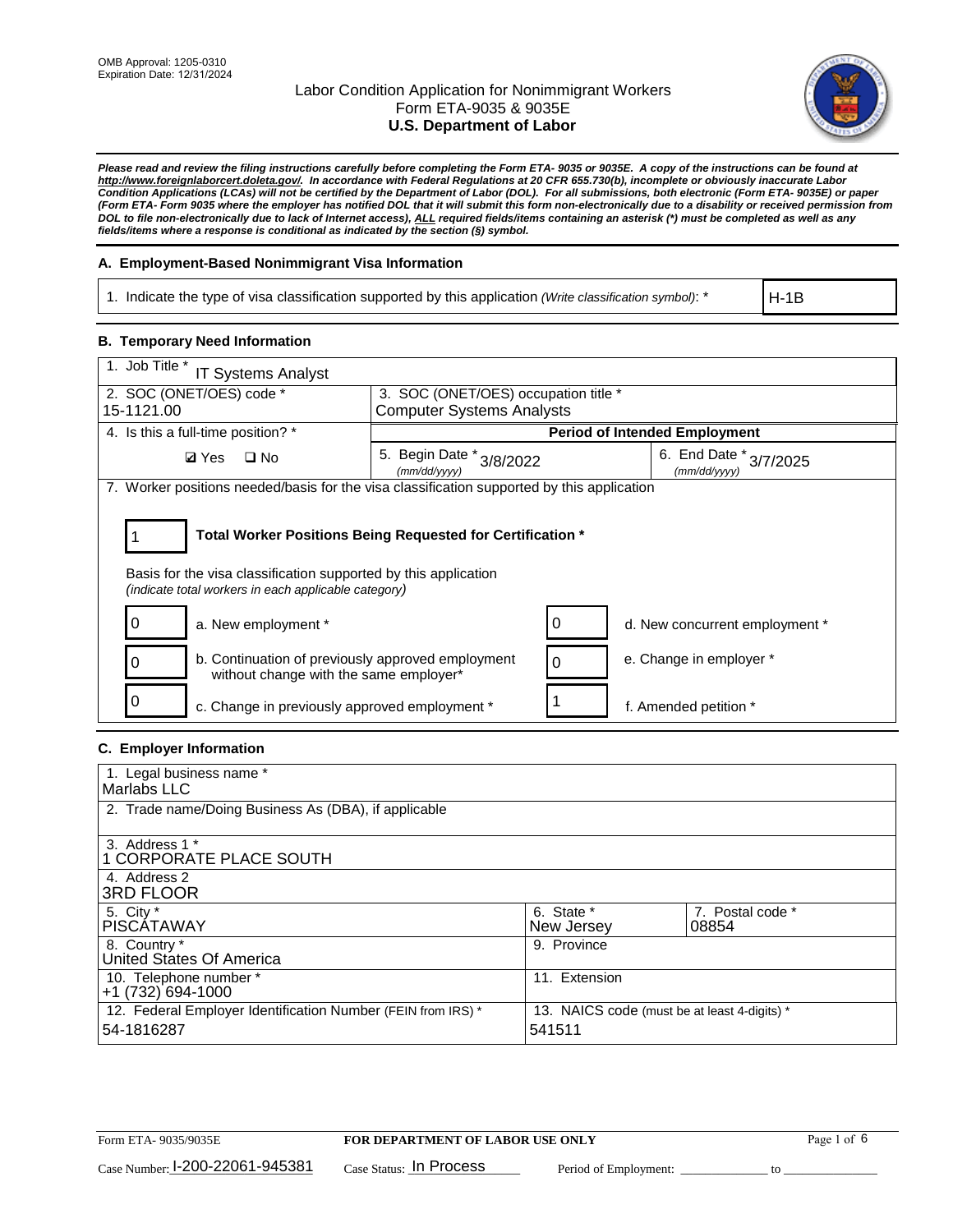

### **D. Employer Point of Contact Information**

**Important Note**: The information contained in this Section must be that of an employee of the employer who is authorized to act on behalf of the employer in labor certification matters. The information in this Section must be different from the agent or attorney information listed in Section E, unless the attorney is an employee of the employer.

| 1. Contact's last (family) name *               | 2. First (given) name * |                          | 3. Middle name(s)         |
|-------------------------------------------------|-------------------------|--------------------------|---------------------------|
| Vidyadharan                                     | Sanjay                  |                          |                           |
| 4. Contact's job title *<br>Chief Legal Officer |                         |                          |                           |
| 5. Address 1 *<br>1 CORPORATE PLACE SOUTH       |                         |                          |                           |
| 6. Address 2<br>3RD FLOOR                       |                         |                          |                           |
| 7. City $*$<br><b>PISCÁTAWAY</b>                |                         | 8. State *<br>New Jersey | 9. Postal code *<br>08854 |
| 10. Country *<br>United States Of America       |                         | 11. Province             |                           |
| 12. Telephone number *                          | 13. Extension           | 14. E-Mail address       |                           |
| +1 (732) 694-1000                               | 1600                    | sanjay@marlabs.com       |                           |

# **E. Attorney or Agent Information (If applicable)**

**Important Note**: The employer authorizes the attorney or agent identified in this section to act on its behalf in connection with the filing of this application.

| 1. Is the employer represented by an attorney or agent in the filing of this application? *<br>If "Yes," complete the remainder of Section E below. |                            |                    |                               | $\Box$ Yes        | <b>Ø</b> No                                          |  |
|-----------------------------------------------------------------------------------------------------------------------------------------------------|----------------------------|--------------------|-------------------------------|-------------------|------------------------------------------------------|--|
| 2. Attorney or Agent's last (family) name §                                                                                                         | 3. First (given) name $\S$ |                    |                               | 4. Middle name(s) |                                                      |  |
| 5. Address 1 §                                                                                                                                      |                            |                    |                               |                   |                                                      |  |
| 6. Address 2                                                                                                                                        |                            |                    |                               |                   |                                                      |  |
| 7. City §                                                                                                                                           |                            | 8. State §         |                               |                   | 9. Postal code §                                     |  |
| 10. Country §                                                                                                                                       |                            | 11. Province       |                               |                   |                                                      |  |
| 12. Telephone number §                                                                                                                              | 13. Extension              | 14. E-Mail address |                               |                   |                                                      |  |
| 15. Law firm/Business name §                                                                                                                        |                            |                    | 16. Law firm/Business FEIN §  |                   |                                                      |  |
| 17. State Bar number (only if attorney) §                                                                                                           |                            |                    | standing (only if attorney) § |                   | 18. State of highest court where attorney is in good |  |
| 19. Name of the highest State court where attorney is in good standing (only if attorney) §                                                         |                            |                    |                               |                   |                                                      |  |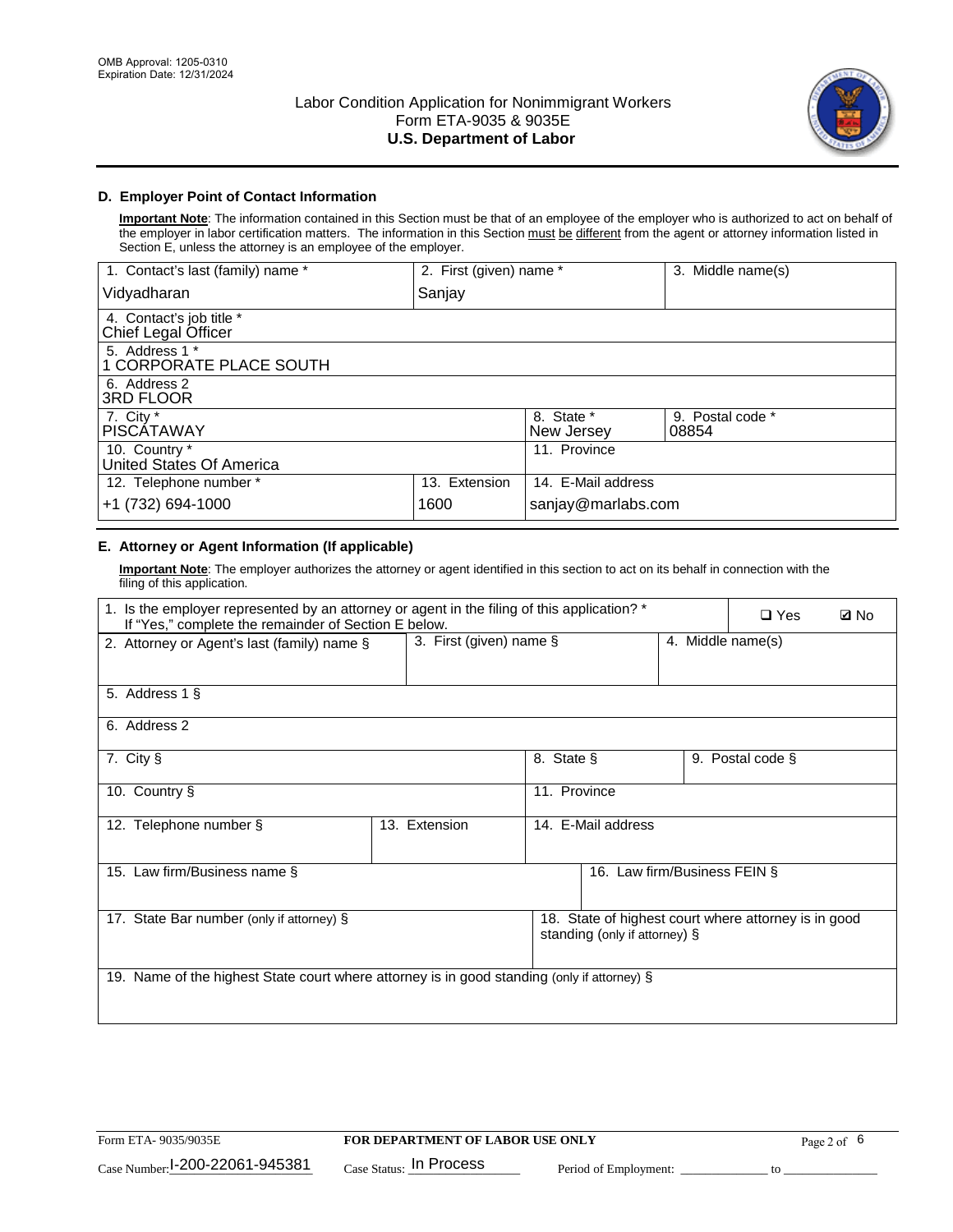

#### **F. Employment and Wage Information**

**Important Note**: The employer must define the intended place(s) of employment with as much geographic specificity as possible. Each intended place(s) of employment listed below must be the worksite or physical location where the work will actually be performed and cannot be a P.O. Box. The employer must identify all intended places of employment, including those of short duration, on the LCA. 20 CFR 655.730(c)(5). If the employer is submitting this form non-electronically and the work is expected to be performed in more than one location, an attachment must be submitted in order to complete this section. An employer has the option to use either a single Form ETA-9035/9035E or multiple forms to disclose all intended places of employment. If the employer has more than ten (10) intended places of employment at the time of filing this application, the employer must file as many additional LCAs as are necessary to list all intended places of employment. See the form instructions for further information about identifying all intended places of employment.

#### a.*Place of Employment Information* 1

|                      | 1. Enter the estimated number of workers that will perform work at this place of employment under<br>the LCA.*                 |  |                                          |                      |                          |              |  |
|----------------------|--------------------------------------------------------------------------------------------------------------------------------|--|------------------------------------------|----------------------|--------------------------|--------------|--|
|                      | 2. Indicate whether the worker(s) subject to this LCA will be placed with a secondary entity at this<br>place of employment. * |  |                                          |                      | <b>Ø</b> Yes             | $\square$ No |  |
|                      | 3. If "Yes" to question 2, provide the legal business name of the secondary entity. §                                          |  |                                          |                      |                          |              |  |
|                      | NextGen Healthcare LLC                                                                                                         |  |                                          |                      |                          |              |  |
|                      | 4. Address 1 *<br>7481 Placid Lake Dr, Apt 102                                                                                 |  |                                          |                      |                          |              |  |
|                      | 5. Address 2                                                                                                                   |  |                                          |                      |                          |              |  |
| 6. City $*$<br>Mason |                                                                                                                                |  | 7. County *<br>Warren                    |                      |                          |              |  |
| Ohio                 | 8. State/District/Territory *                                                                                                  |  | 9. Postal code *<br>45040                |                      |                          |              |  |
|                      | 10. Wage Rate Paid to Nonimmigrant Workers *                                                                                   |  | 10a. Per: (Choose only one)*             |                      |                          |              |  |
|                      | From * \$ 80900 00<br>To: $$$                                                                                                  |  | □ Hour □ Week □ Bi-Weekly □ Month 回 Year |                      |                          |              |  |
|                      | 11. Prevailing Wage Rate *                                                                                                     |  | 11a. Per: (Choose only one)*             |                      |                          |              |  |
|                      | 80808 00<br>$\mathbf{\hat{S}}$                                                                                                 |  | □ Hour □ Week □ Bi-Weekly □ Month □ Year |                      |                          |              |  |
|                      | Questions 12-14. Identify the source used for the prevailing wage (PW) (check and fully complete only one): *                  |  |                                          |                      |                          |              |  |
| 12.<br>$\Box$        | A Prevailing Wage Determination (PWD) issued by the Department of Labor                                                        |  |                                          |                      | a. PWD tracking number § |              |  |
| 13.<br>$\mathbf v$   | A PW obtained independently from the Occupational Employment Statistics (OES) Program                                          |  |                                          |                      |                          |              |  |
|                      | a. Wage Level (check one): §                                                                                                   |  |                                          | b. Source Year §     |                          |              |  |
|                      | ☑ ॥<br>$\square$ $\square$<br>⊓⊥<br>$\Box$ IV<br>$\Box$ N/A                                                                    |  |                                          | 7/1/2021 - 6/30/2022 |                          |              |  |
| 14.                  | A PW obtained using another legitimate source (other than OES) or an independent authoritative source                          |  |                                          |                      |                          |              |  |
|                      | a. Source Type (check one): §<br>b. Source Year §<br>$\Box$ CBA<br>$\Box$ DBA<br>$\square$ SCA<br>$\Box$ Other/ PW Survey      |  |                                          |                      |                          |              |  |
|                      | c. If responded "Other/ PW Survey" in question 14.a, enter the name of the survey producer or publisher §                      |  |                                          |                      |                          |              |  |
|                      | d. If responded "Other/ PW Survey" in question 14.a, enter the title or name of the PW survey §                                |  |                                          |                      |                          |              |  |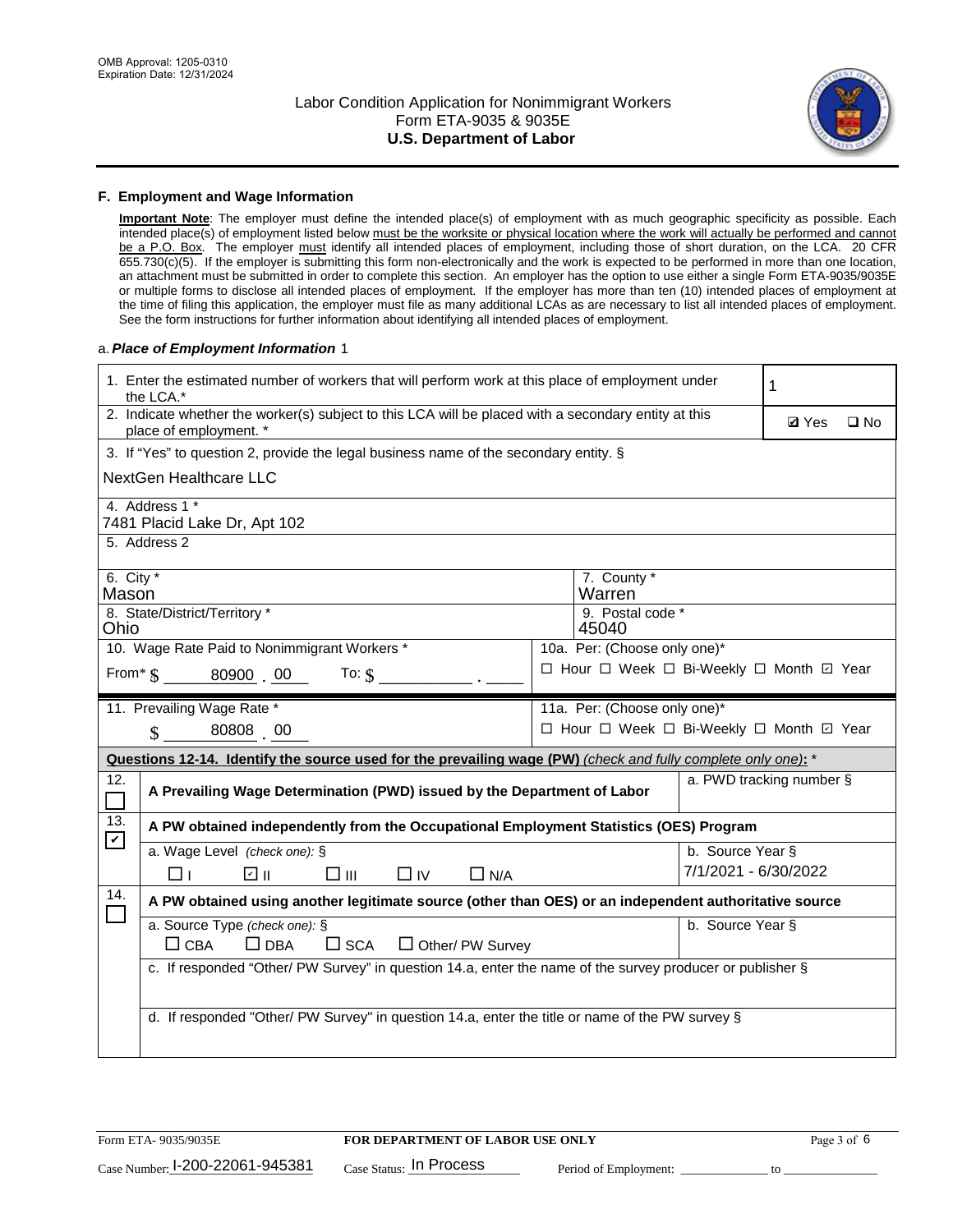

# **G. Employer Labor Condition Statements**

! *Important Note:* In order for your application to be processed, you MUST read Section G of the Form ETA-9035CP - General Instructions for the 9035 & 9035E under the heading "Employer Labor Condition Statements" and agree to all four (4) labor condition statements summarized below:

- (1) **Wages:** The employer shall pay nonimmigrant workers at least the prevailing wage or the employer's actual wage, whichever is higher, and pay for non-productive time. The employer shall offer nonimmigrant workers benefits and eligibility for benefits provided as compensation for services on the same basis as the employer offers to U.S. workers. The employer shall not make deductions to recoup a business expense(s) of the employer including attorney fees and other costs connected to the performance of H-1B, H-1B1, or E-3 program functions which are required to be performed by the employer. This includes expenses related to the preparation and filing of this LCA and related visa petition information. 20 CFR 655.731;
- (2) **Working Conditions:** The employer shall provide working conditions for nonimmigrants which will not adversely affect the working conditions of workers similarly employed. The employer's obligation regarding working conditions shall extend for the duration of the validity period of the certified LCA or the period during which the worker(s) working pursuant to this LCA is employed by the employer, whichever is longer. 20 CFR 655.732;
- (3) **Strike, Lockout, or Work Stoppage:** At the time of filing this LCA, the employer is not involved in a strike, lockout, or work stoppage in the course of a labor dispute in the occupational classification in the area(s) of intended employment. The employer will notify the Department of Labor within 3 days of the occurrence of a strike or lockout in the occupation, and in that event the LCA will not be used to support a petition filing with the U.S. Citizenship and Immigration Services (USCIS) until the DOL Employment and Training Administration (ETA) determines that the strike or lockout has ended. 20 CFR 655.733; and
- (4) **Notice:** Notice of the LCA filing was provided no more than 30 days before the filing of this LCA or will be provided on the day this LCA is filed to the bargaining representative in the occupation and area of intended employment, or if there is no bargaining representative, to workers in the occupation at the place(s) of employment either by electronic or physical posting. This notice was or will be posted for a total period of 10 days, except that if employees are provided individual direct notice by e-mail, notification need only be given once. A copy of the notice documentation will be maintained in the employer's public access file. A copy of this LCA will be provided to each nonimmigrant worker employed pursuant to the LCA. The employer shall, no later than the date the worker(s) report to work at the place(s) of employment, provide a signed copy of the certified LCA to the worker(s) working pursuant to this LCA. 20 CFR 655.734.

1. **I have read and agree to** Labor Condition Statements 1, 2, 3, and 4 above and as fully explained in Section G of the Form ETA-9035CP – General Instructions for the 9035 & 9035E and the Department's regulations at 20 CFR 655 Subpart H. \*

**Ø**Yes ロNo

### **H. Additional Employer Labor Condition Statements –H-1B Employers ONLY**

!**Important Note***:* In order for your H-1B application to be processed, you MUST read Section H – Subsection 1 of the Form ETA 9035CP – General Instructions for the 9035 & 9035E under the heading "Additional Employer Labor Condition Statements" and answer the questions below.

#### *a. Subsection 1*

| 1. At the time of filing this LCA, is the employer H-1B dependent? §                                                                                                                                                                                          |  |            | $\square$ No |              |
|---------------------------------------------------------------------------------------------------------------------------------------------------------------------------------------------------------------------------------------------------------------|--|------------|--------------|--------------|
| 2. At the time of filing this LCA, is the employer a willful violator? $\S$                                                                                                                                                                                   |  | $\Box$ Yes | ⊡ No         |              |
| 3. If "Yes" is marked in questions H.1 and/or H.2, you must answer "Yes" or "No" regarding<br>whether the employer will use this application ONLY to support H-1B petitions or extensions of<br>status for exempt H-1B nonimmigrant workers? §                |  |            | $\Box$ No    |              |
| 4. If "Yes" is marked in question H.3, identify the statutory basis for the<br>■ \$60,000 or higher annual wage<br>exemption of the H-1B nonimmigrant workers associated with this<br>□ Master's Degree or higher in related specialty<br>$\Box$ Both<br>LCA. |  |            |              |              |
| H-1B Dependent or Willful Violator Employers -Master's Degree or Higher Exemptions ONLY                                                                                                                                                                       |  |            |              |              |
| 5. Indicate whether a completed Appendix A is attached to this LCA covering any H-1B<br>nonimmigrant worker for whom the statutory exemption will be based <b>ONLY</b> on attainment of a<br>Master's Degree or higher in related specialty. §                |  |            | ⊡ No         | <b>Q</b> N/A |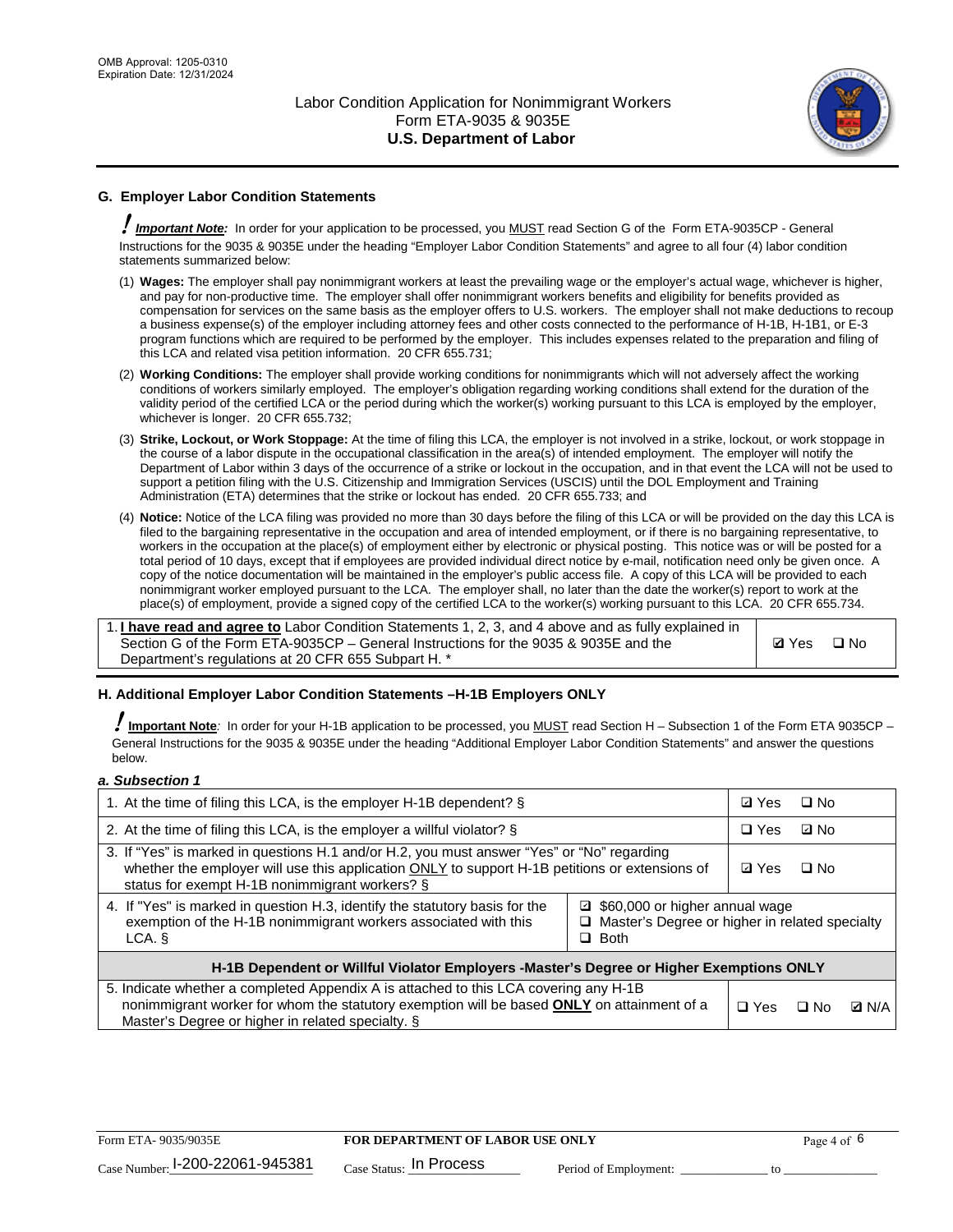

**If you marked "Yes" to questions H.a.1 (H-1B dependent) and/or H.a.2 (H-1B willful violator) and "No" to question H.a.3 (exempt H-1B nonimmigrant workers), you MUST read Section H – Subsection 2 of the Form ETA 9035CP – General Instructions for the 9035 & 9035E under the heading "Additional Employer Labor Condition Statements" and indicate your agreement to all three (3) additional statements summarized below.**

#### *b. Subsection 2*

- A. **Displacement:** An H-1B dependent or willful violator employer is prohibited from displacing a U.S. worker in its own workforce within the period beginning 90 days before and ending 90 days after the date of filing of the visa petition. 20 CFR 655.738(c);
- B. **Secondary Displacement:** An H-1B dependent or willful violator employer is prohibited from placing an H-1B nonimmigrant worker(s) with another/secondary employer where there are indicia of an employment relationship between the nonimmigrant worker(s) and that other/secondary employer (thus possibly affecting the jobs of U.S. workers employed by that other employer), unless and until the employer subject to this LCA makes the inquiries and/or receives the information set forth in 20 CFR 655.738(d)(5) concerning that other/secondary employer's displacement of similarly employed U.S. workers in its workforce within the period beginning 90 days before and ending 90 days after the date of such placement. 20 CFR 655.738(d). Even if the required inquiry of the secondary employer is made, the H-1B dependent or willful violator employer will be subject to a finding of a violation of the secondary displacement prohibition if the secondary employer, in fact, displaces any U.S. worker(s) during the applicable time period; and
- C. **Recruitment and Hiring:** Prior to filing this LCA or any petition or request for extension of status for nonimmigrant worker(s) supported by this LCA, the H-1B dependent or willful violator employer must take good faith steps to recruit U.S. workers for the job(s) using procedures that meet industry-wide standards and offer compensation that is at least as great as the required wage to be paid to the nonimmigrant worker(s) pursuant to 20 CFR 655.731(a). The employer must offer the job(s) to any U.S. worker who applies and is equally or better qualified for the job than the nonimmigrant worker. 20 CFR 655.739.

| 6. I have read and agree to Additional Employer Labor Condition Statements A, B, and C above and |               |           |
|--------------------------------------------------------------------------------------------------|---------------|-----------|
| as fully explained in Section H – Subsections 1 and 2 of the Form ETA 9035CP – General           | $\square$ Yes | $\Box$ No |
| Instructions for the 9035 & 9035 E and the Department's regulations at 20 CFR 655 Subpart H. §   |               |           |

### **I. Public Disclosure Information**

! **Important Note***:* You must select one or both of the options listed in this Section.

**sqrt** Employer's principal place of business □ Place of employment

### **J. Notice of Obligations**

A. Upon receipt of the certified LCA, the employer must take the following actions:

- o Print and sign a hard copy of the LCA if filing electronically (20 CFR 655.730(c)(3));<br>
Maintain the original signed and certified LCA in the employer's files (20 CFR 655.7
- Maintain the original signed and certified LCA in the employer's files (20 CFR 655.705(c)(2); 20 CFR 655.730(c)(3); and 20 CFR 655.760); and
- o Make a copy of the LCA, as well as necessary supporting documentation required by the Department of Labor regulations, available for public examination in a public access file at the employer's principal place of business in the U.S. or at the place of employment within one working day after the date on which the LCA is filed with the Department of Labor (20 CFR 655.705(c)(2) and 20 CFR 655.760).
- B. The employer must develop sufficient documentation to meet its burden of proof with respect to the validity of the statements made in its LCA and the accuracy of information provided, in the event that such statement or information is challenged (20 CFR 655.705(c)(5) and 20 CFR 655.700(d)(4)(iv)).
- C. The employer must make this LCA, supporting documentation, and other records available to officials of the Department of Labor upon request during any investigation under the Immigration and Nationality Act (20 CFR 655.760 and 20 CFR Subpart I).

*I declare under penalty of perjury that I have read and reviewed this application and that to the best of my knowledge, the*  information contained therein is true and accurate. I understand that to knowingly furnish materially false information in the *preparation of this form and any supplement thereto or to aid, abet, or counsel another to do so is a federal offense punishable by fines, imprisonment, or both (18 U.S.C. 2, 1001,1546,1621).*

| 1. Last (family) name of hiring or designated official *   2. First (given) name of hiring or designated official *   3. Middle initial §<br>Vidyadharan | Saniav           |  |
|----------------------------------------------------------------------------------------------------------------------------------------------------------|------------------|--|
| 4. Hiring or designated official title *<br>Chief Legal Officer                                                                                          |                  |  |
| 5. Signature *                                                                                                                                           | 6. Date signed * |  |

| Form ETA-9035/9035E                         | <b>FOR DEPARTMENT OF LABOR USE ONLY</b> |                       |  |
|---------------------------------------------|-----------------------------------------|-----------------------|--|
| $_{\text{Case Number:}}$ I-200-22061-945381 | $_{\rm Case~S status:}$ In Process      | Period of Employment: |  |